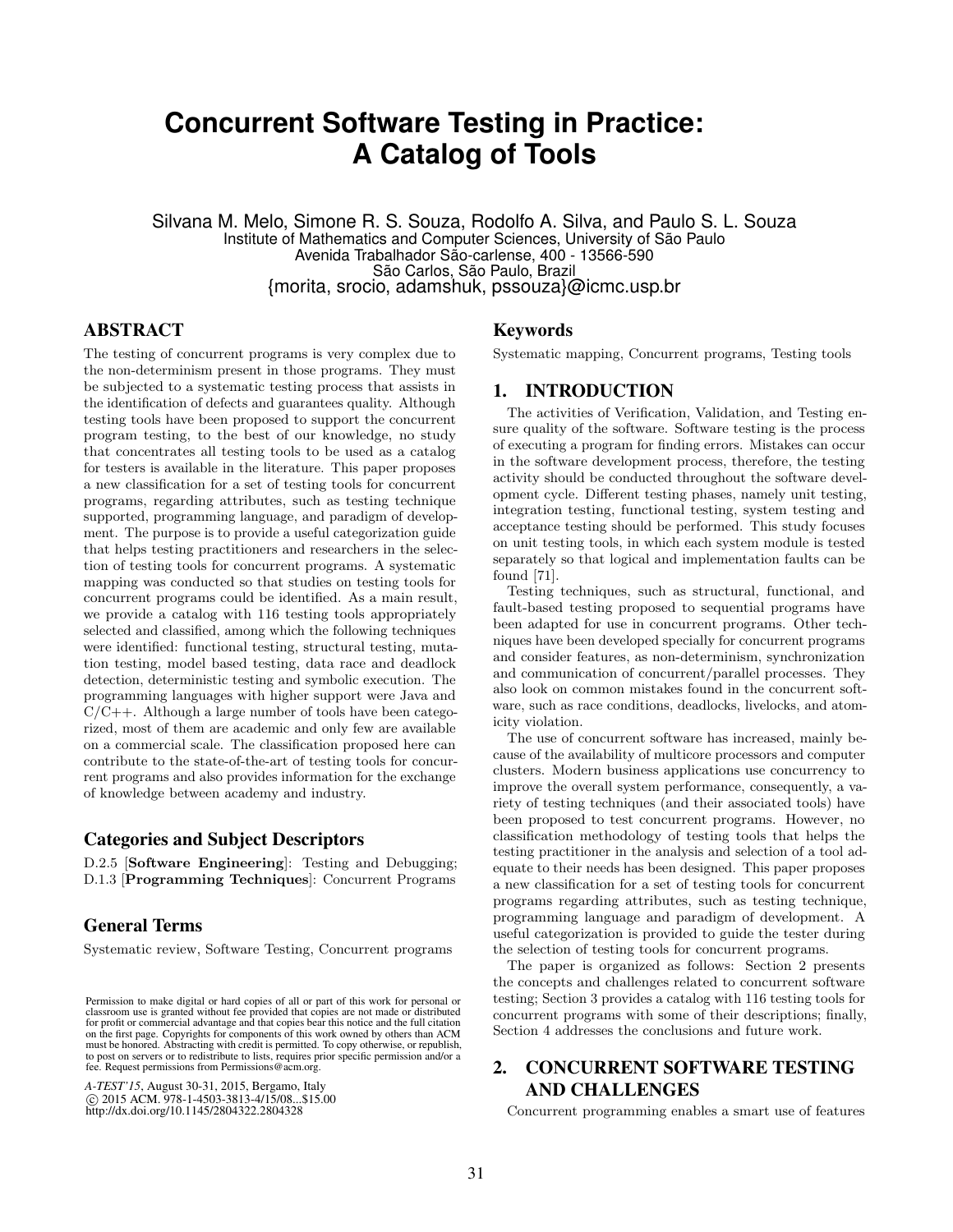

<span id="page-1-1"></span>Figure 1: Example of non-determinism in concurrent programs.

for the increase in efficiency (in terms of time of execution), avoiding idleness of resources (as it occurs in the sequential process) and lowering computational costs [\[32\]](#page-6-0). However, some challenges may raise in the testing of such programs. The non-determinism enables different executions of a program with a single input and production of different and correct outputs. This non-deterministic behavior is due to communication and synchronization of concurrent (or parallel) processes (or threads). Figure [1](#page-1-1) shows an example of non-determinism, in a program composed of four parallel processes. In Exec1 a race condition occurs between s1 and s2, related to r1 and r2, and s3 and s4 related to r3 and r4. Each execution represents a likely synchronization sequence in the concurrent program. The testing activity identifies all possible synchronization sequences and analyzes the outputs. The deterministic execution technique can be used to force the execution of a sequence for a given input in the presence of non-determinism [\[57\]](#page-7-1).

Other features related to communication and synchronization between processes (or threads) impose challenges on concurrent program testing, such as development of techniques for static analysis, detection of errors related to synchronization, communication, data flow, deadlocks, livelocks, data race, and atomicity violation, adaptation of testing techniques for sequential programming to concurrent programs, definition of a data flow criterion that considers message passing and shared variables, automatic test data generation, efficient exploration of interleaving events, reduction of costs in testing activities, deterministic reproduction for a given synchronization sequence, and representation of a concurrent program that captures relevant information to the test.

Studies in the domain of software testing for concurrent programs have proposed solutions for such problems and some testing tools have been developed to support the utilization of the techniques. The need for the execution and testing of different synchronization sequences and the deterministic execution of the program are solutions to this issue. However, they impose high costs on the testing activity. Regarding of this, we consider the building of tools to automatize this activity very promising.

Li et al. [\[41\]](#page-6-1) propose a taxonomical overview of software testing tools for both sequential and concurrent programs. The classification is based on testing activities and testing stages. The considered activities were test planning/designing, test generation, test execution, test adequacy, test feedback/fault localization, assess readiness and test process management. In relation to testing stages, the following

stages are covered: static checking, unit testing, integration testing, system testing/ maintenance testing. In relation to concurrent testing, the authors cite just one model checking tool. Differently, in this paper we present several testing tools for concurrent programs, mainly for the unit testing stage.

Muhammad and Labiche [\[97\]](#page-8-0) conducted and described a systematic review on state-based testing tools. They proposed a classification of the tools found. The authors highlight that just a few commercial tools were found in the review. The authors argue that this happened due the use of only academic databases for selection of studies. In our study we face with the same problem, but nevertheless, we believe that the academic databases are the most reliable bases for systematic mapping.

# <span id="page-1-0"></span>3. A CATALOG OF TESTING TOOLS FOR CONCURRENT PROGRAMS

We conducted a systematic mapping (following the process defined by Petersen et al. [\[80\]](#page-8-1)) to identify tools proposed for testing concurrent programs. The focus of this paper is not the systematic mapping and, therefore, details about the mapping are not shown due to space restrictions The conducted mapping was more extensive, including other research questions (out of scope of this paper). Thus, only the necessary information to understand how the catalog was generated is shown here. A search string was defined with the words "testing", "concurrent software" and their synonyms. The search was performed in 5 research databases and 6316 papers were returned, of which 334 were selected. We identified 116 different testing tools for concurrent programs. Figure [2](#page-2-0) shows the number of testing tools developed from 1992 to 2014.

We can observe a continuous increase in the number of papers in this research area. The bubble chart in Figure [3](#page-2-1) illustrates the current state-of-the-art of the concurrent software testing domain in relation to the total number of tools available for each testing technique proposed and programming language supported.

Although a large number of supporting tools for concurrent program testing has been proposed, their maturity level should be analyzed. Most tools represent concepts proof of academic proposals, which may be a threat to the validity of this study that considered only academic data bases to conduct the search of primary studies. Finding commercial tools is hard because the vendors offer only user's manuals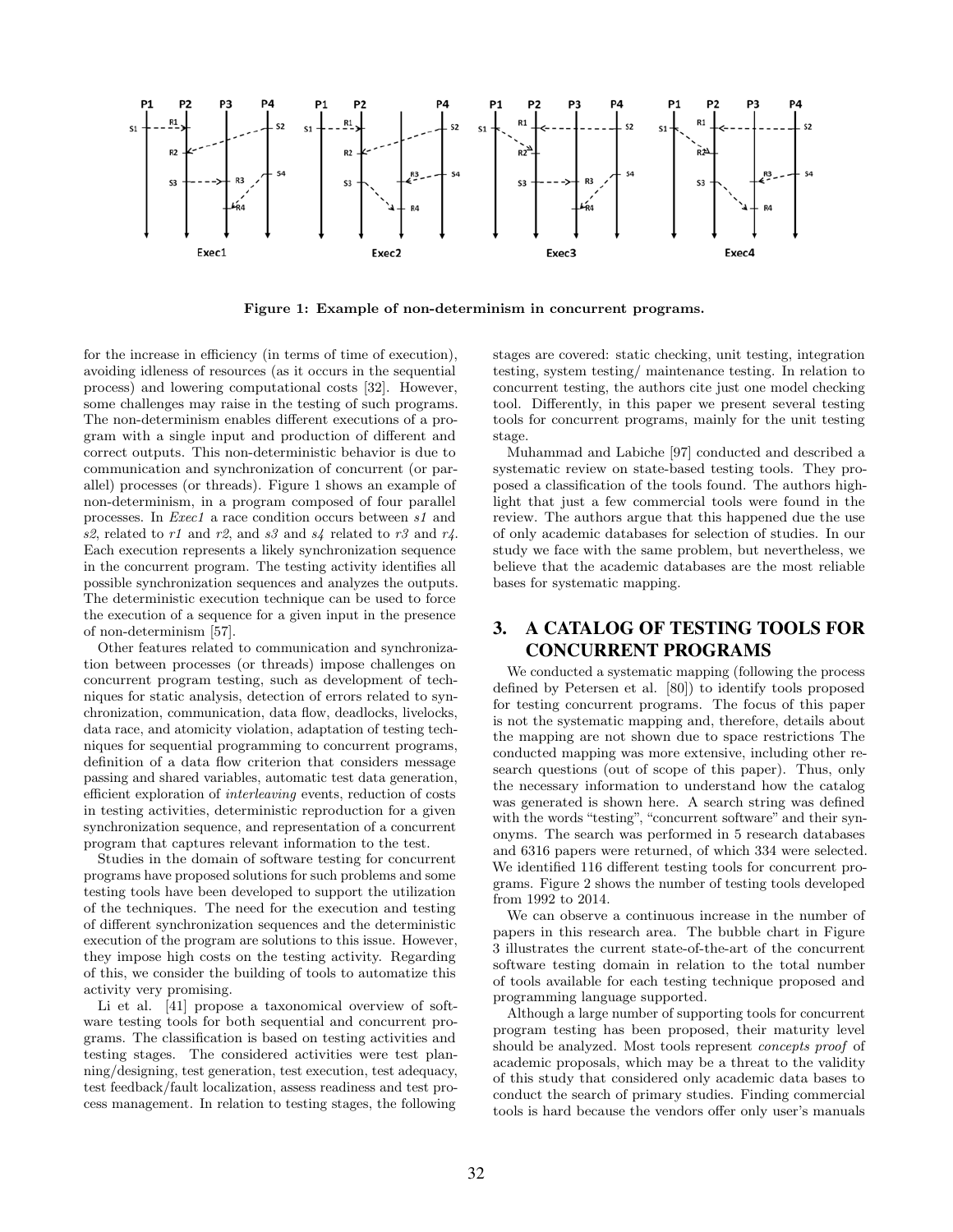



<span id="page-2-0"></span>Figure 2: Proposition of concurrent testing tools over the years (1992-2014).



<span id="page-2-1"></span>Figure 3: Testing tools by testing approach and implementation language.

and case studies with no technique information in scientific paper for proprietary reasons. The transference of technology from the academy to the industry still remains a challenge in the concurrent software testing domain. Therefore, a closer interaction between the interests of academy and industry is required so that a feedback loop can be created between them.

We have defined a set of relevant attributes to classify the concurrent testing tool selected from the systematic mapping. The definition was based on features of the concurrent programs and information considered relevant for the tester to select the desired testing tool. The following attributes were defined: testing technique, paradigm programming, and language supported. Based on such attributes, we have developed a catalog of tools for testing concurrent programs, shown in Table [1.](#page-3-0) Subsections 3.1 and 3.2 address some most important tools divided into two groups: one containing tools that apply testing techniques (functional, structural, and mutation testing) and another with tools that test specific characteristics of concurrent programs (model checking, deadlock and data race detection, deterministic testing, and symbolic execution).

#### 3.1 Structural Testing Tools

For the structural testing technique, **ValiPar** [\[105\]](#page-9-0) supports the application of control flow and data flow criteria for concurrent programs in different programming languages and using different paradigms of development. For programs that use the message-passing paradigm, ValiPVM [\[103\]](#page-9-1) supports the testing of programs in PVM (Parallel Virtual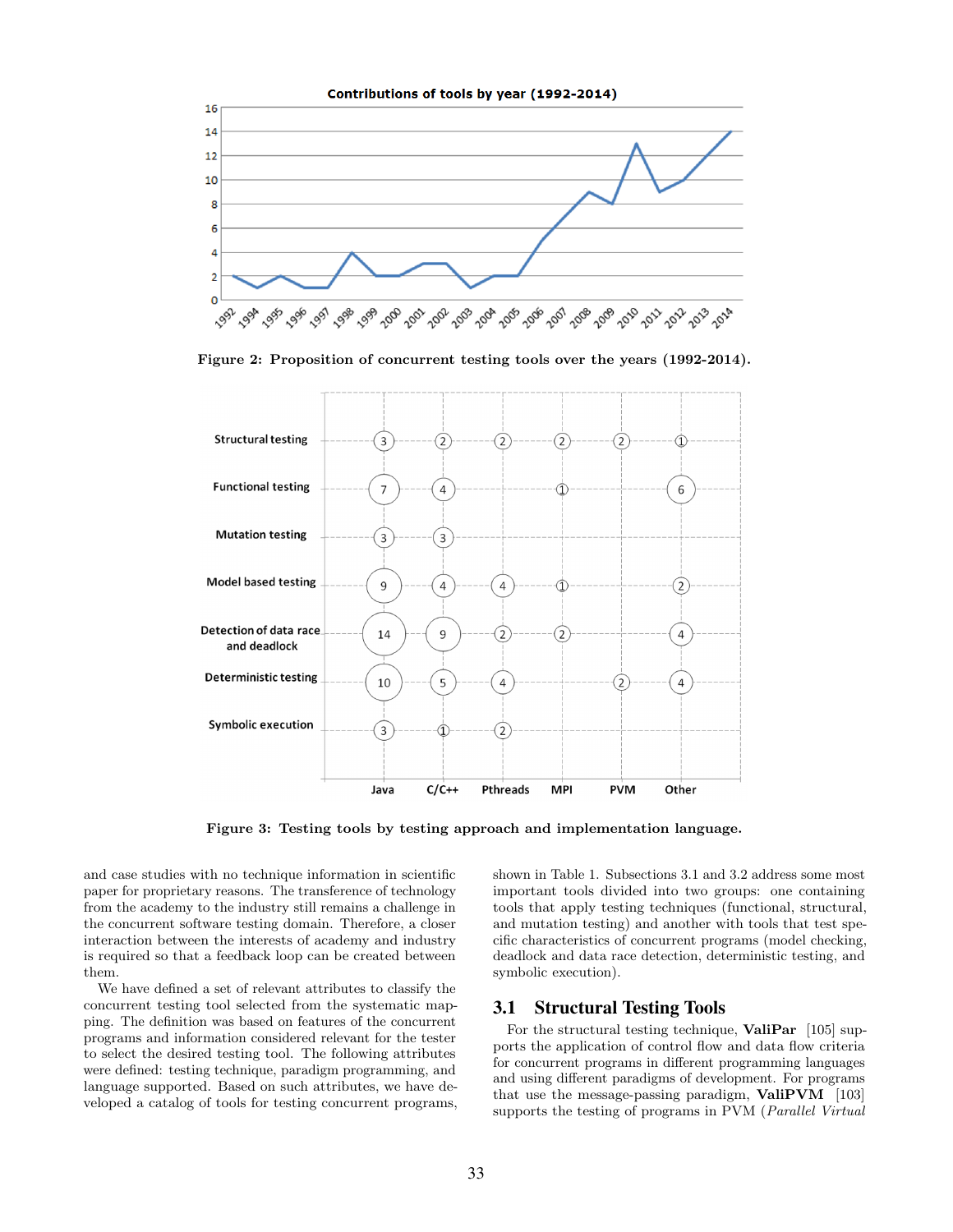| Technique             | Paradigm           | Language             | Tools                                                                  |
|-----------------------|--------------------|----------------------|------------------------------------------------------------------------|
|                       | Shared             | Pthread              | ValiPthread [88], DellaPasta                                           |
|                       | memory             |                      | 118                                                                    |
| Structural            | Message            | <b>MPI</b>           | ValiMPI [35]                                                           |
| testing               | passing            | С                    | Monitoring tool [40], Maple [121]                                      |
|                       |                    | Pascal<br><b>PVM</b> | Steps [51], Pet [33]<br>ValiPVM [103]                                  |
|                       |                    | Ada                  | CATS [120]                                                             |
|                       | Both               | Java                 | ValiJava [104], New JLint [5], JML toolset [4]                         |
|                       |                    | С                    | Valipar $ 105 $                                                        |
|                       | Shared             | Java                 | Oshajava [116], Tiddle [86], Ndetermin [10], Race-                     |
|                       |                    |                      | Fuzzer [93], Rstest $[107]$                                            |
|                       | memory             | C                    | TMUnit [34], Storm [83], Relaxer[11]                                   |
| Functional            | Message            | MPI                  | $ISP-GEN$ [38]                                                         |
| testing               | passing            | Ada                  | TSG [13]                                                               |
|                       |                    | $_{\rm UML}$         | TCaseUML [2]                                                           |
|                       | Both               | PLINQ<br>Ada         | <b>SLUG</b> [108]                                                      |
|                       |                    | $C/C++$              | $TCgen$ [47]<br>ATEMES [49]                                            |
|                       | Shared             | Java                 | Javalanche [91], MutMut [30], ConMan [8]                               |
| Mutation              | memory             | $C, C++$             | Comutation [31], CCmutator [54]                                        |
| testing               | Message            |                      |                                                                        |
|                       | passing            | MPI                  | ValiMut [100]                                                          |
|                       |                    | Java                 | Vyrdmc [25], Cute [94], Fusion [113], Bandera [21],                    |
|                       |                    |                      | $TJT$ [1], TIE [65], SearchBestie [55]                                 |
|                       |                    | C, C#, Java          | Chess $ 70 $                                                           |
|                       | Shared             | $C, C++$             | CDSchecker [74], Inspect [119]                                         |
|                       | memory             | C, Pthread           | Concurrit [9], C2Petri [48], RegressionMaple [110]                     |
| Model<br><b>Based</b> |                    | $.$ Net              | Gambit [20]                                                            |
| testing               | Message            | $C#$ , Java, D<br>С  | DemonL $[115]$<br>Magic [14]                                           |
|                       | passing            | C, MPI               | MPI-SPIN [99]                                                          |
|                       |                    | $C, C++$             | VIP [23]                                                               |
|                       | Both               | LISP                 | $Spin \,  36 $                                                         |
|                       |                    | Java, LTL            | $EDA$ [106]                                                            |
|                       |                    | Java                 | Droidracer [66], ConEE [76], Carisma [123], Jcute [95],                |
|                       |                    |                      | Concrash [64], Contest [53], Epaj/Eprfj [90], Have                     |
|                       |                    |                      | [17], Javapathfinder [112], Omen [87], Penelope [102],                 |
|                       |                    |                      | RecJava [27], Enforcer [6], Calfuzzer [92], ConcJunit                  |
|                       |                    | $C, C++$             | [85], Kivati [18]<br>ConMem 3, Ctrigger [79], Light64 [72], Pike [28], |
|                       |                    |                      | SPin [12], Racez [98], MultiRace [81], ThreadSanitizer                 |
|                       |                    |                      | $ 96 $ , Gadara $ 114 $                                                |
| Data race             | Shared             | C, Pthread           | $MDAT$ [56]                                                            |
| and                   | memory             | $.$ Net              | Colfinder [117], AutoRT/CorrRT [43]                                    |
| deadlock              |                    | <b>UPC</b>           | UPC-Check [22]                                                         |
| detection             |                    | Fortran              | Eraser [68]                                                            |
|                       | Message            | C, MPI               | Marmot [50], MPIRace-Check                                             |
|                       | passing            |                      | 78                                                                     |
|                       |                    | $C, C++$<br>Pthreads | Dthreads [59], InstantCheck [73], DeSTM [84]                           |
|                       |                    |                      | Kendo [77], FPDet [124], Synctester [122], DetLock<br> 69              |
|                       |                    | Java, $C, C++$       | RichTest [58]                                                          |
|                       |                    | Java                 | Conan [60], IMunit [42], Dejavu [19], SAM [16], Coop-                  |
|                       |                    |                      | erari [67], Java PathExplorer [37], TransDPOR [109]                    |
|                       | Shared             | С                    | Direct $ 15 $                                                          |
| Deterministic         | memory             | Titanium             | Titanium [46]                                                          |
| Testing               |                    | $C++$ , Pthreads     | RFDet [62]                                                             |
|                       |                    | $STM,C,C++$          | $DeTrans$ [101]                                                        |
|                       |                    | Ruby<br><b>PVM</b>   | DPR/TARDIS [63]                                                        |
|                       | Message<br>passing | C, PVM               | $Viper$ [75]<br>$DEIPA$ [61]                                           |
|                       |                    | Ada                  | SpyLayer $[7]$ , AIDA $[24]$                                           |
|                       |                    | C                    | Concrest [26]                                                          |
| Symbolic              | Shared             | Java                 | SPF [82], Z3 [44], LCT [45]                                            |
| execution             | memory             | $C/C++/Java$         | <b>BEST</b> [29]                                                       |
|                       |                    | C/Pthread            | MultiOtter [111], CDT-Eclipce [39]                                     |

<span id="page-3-0"></span>Table 1: A testing tools catalog for concurrent programs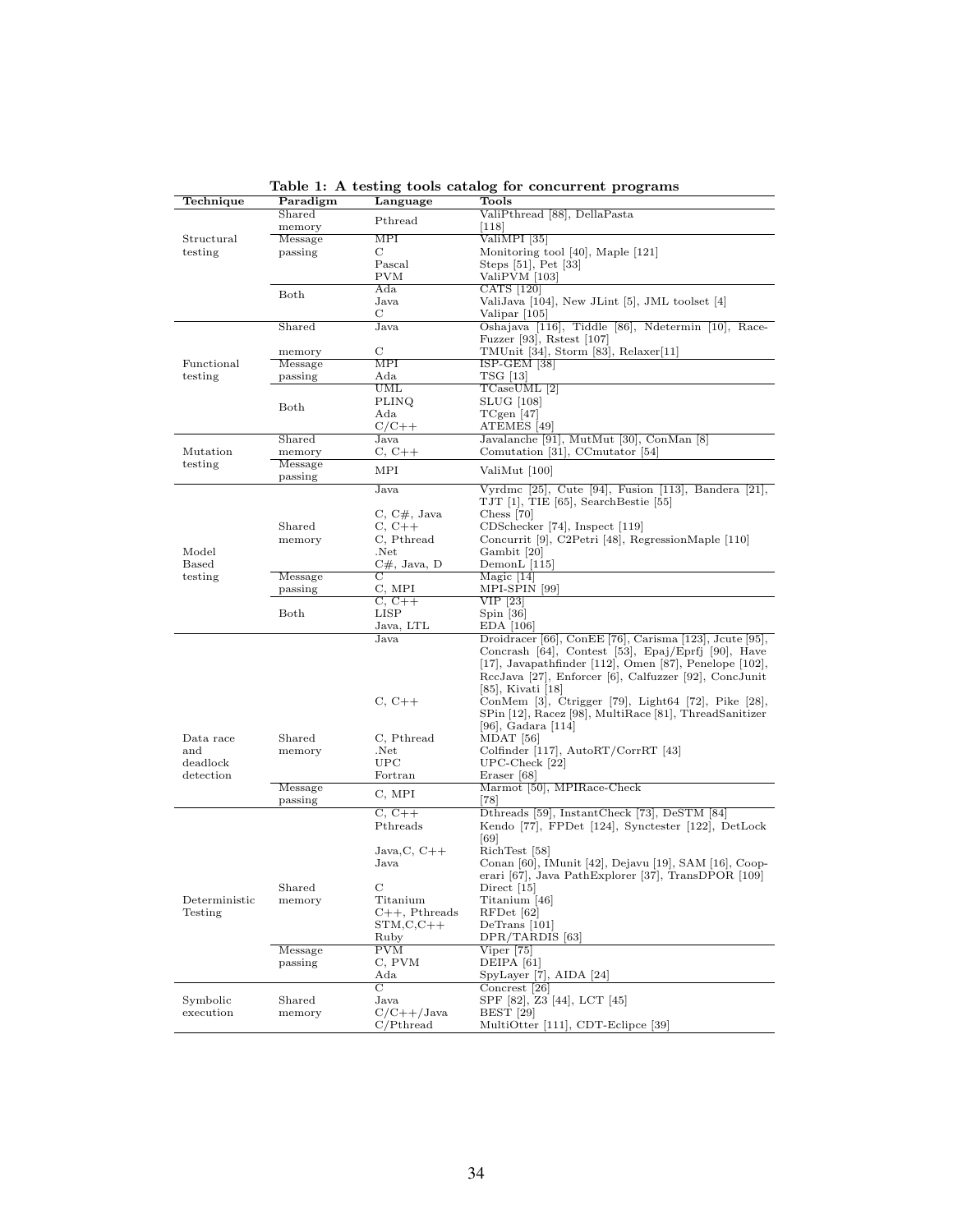$Machine)$  and **ValiMPI** [\[35\]](#page-6-2) for programs in MPI (*Mes*sage Passing Interface). For programs that use the shared memory paradigm, ValiPthread [\[89\]](#page-8-28) tests programs using Posix standard for *threads* (PThreads) and **ValiJava** [\[104\]](#page-9-5) supports the testing of Java concurrent programs. Other tools, such as STEPS [\[52\]](#page-7-28) and Dellapasta [\[118\]](#page-9-2) use a graphical representation of the program to derive test cases and apply coverage testing criteria to evaluate the testing activity. MonitoringTool [\[40\]](#page-6-3) the coverage of concurrent programs according to the testing criterion k-tuples of concurrent commands, proposed by the same authors. This criterion requires implementation of all sequences of  $k$  length concurrent commands. This tool can be applied to concurrent C programs and the coverage analysis is achieved by monitoring of the testing execution. Mechanisms to force the execution of concurrent commands are implemented on tool.

## 3.2 Functional Testing Tools

For functional testing technique, OSHAJAVA [\[116\]](#page-9-6) uses dynamic analysis to test the specification of concurrent programs written in Java annotations. The instrumentation of the bytecode is used to set each "write" operation with the state of the communication updated and the "read" operation to check if a method violated or not its specification. The semantic formalism is used to indicate when a dynamic operation has violated the specification of an inter-thread communication, so that the safety properties of multithreaded programs can be checked. Other tools, such as SLUG [\[108\]](#page-9-8) and Ndetermin [\[10\]](#page-5-3) also use a program specification to derive test cases and evaluate the testing results.

## 3.3 Mutation Testing Tools

For mutation testing, MutMut [\[30\]](#page-6-7) proposes an approach for an efficient execution of mutants in multithreaded programs. It uses a technique for the selection of mutants to be executed. When the original program is executed, the technique selects points in the code for mutation considering relevant aspects of the concurrent programs. The approach also enables the tester to select a thread to be executed, forcing the mutation introduced to be executed. ConMan [\[8\]](#page-5-7) implements a set of mutation operators for concurrent programs in Java (J2SE 5.0). The mutation operators are classified into operators that modify critical regions, keywords, and calls for concurrent methods and operators that replace concurrent objects. CCmutator [\[54\]](#page-7-5) implements those operators as well as new specific mutation operators for concurrent programs in PThreads. It utilizes the High Order Mutation technique, in which two or more mutations are inserted in the program for the creation of strong mutants and improvements in the quality of the testing case set. Comutation [\[31\]](#page-6-8) uses selective mutation based on the mutation operators for concurrent Java programs. Selective mutation selects a subset of mutation operators in which test cases that have a high mutation score for this subset also feature for the other operators. The objective is reduce the mutation testing cost.

## 3.4 Model Checking Testing Tools

The model checking technique has been widely used in concurrent software testing and enables the analysis of system properties by a formal model. It can also be used to explore the state space of a system. Techniques for state space reduction are used to limit the testing search space. Inspect [\[119\]](#page-9-10) uses model checking for concurrent programs in C language. The exploration of relevant interleavings is facilitated by the use of an executable model of the instrumented version of the program and enables the tool to communicate with the scheduler. CHESS [\[70\]](#page-7-8) implements a model checker to analyze the correctness of concurrent programs in relation to the expected properties (e.g. interleavings) derived from a test scenario. Testing scenarios are defined by the tester and explore all possible synchronizations among threads. Magic [\[14\]](#page-5-10) analyzes events and states of the operating system. The temporal logic language LTL (Linear Temporal Logic) is used to instantiate finite state machines. Also considering a concurrent system formalized in LTL, it is proposed SPIN [\[36\]](#page-6-13) which implements a model checker to analyze the correctness of concurrent systems in relation to the properties formally defined. This tool is instantiated for the MPI pattern, MPISpin [\[99\]](#page-8-10) and later used as the basis for verification of concurrent code in Java, Bandera [\[21\]](#page-6-10).

# 3.5 Deadlock and Data Race Detection Tools

Carisma [\[123\]](#page-9-14) implements a data race detector based on statistic sampling. A program, in a single site of the code, can perform multiple accesses to the memory, therefore, the tool uses an analysis of the trace of execution to estimate and distribute sampling between such locations and collects a fraction of all memory accesses. The information assists the tool in detecting data races. In an attempt to prevent data races, programmers generally write a code that will result in a deadlock when executed with some inputs, due to the misuse of synchronization primitives. Some tools, such as Gadara [\[114\]](#page-9-17), Marmot [\[50\]](#page-7-16), and UPC-Check [\[22\]](#page-6-19) address the problem of deadlock detection. They analyze the code and insert delays into it to force the execution of a given synchronization sequence and then detect the presence of deadlocks, or monitor the execution through a scheduler of processes. Javapathfinder (JPF) [\[112\]](#page-9-15) was developed by NASA Research Center. It uses model checking to detect deadlock and data race in Java programs (bytecode). The user can also define the property classes to be analyzed. JPF monitors the execution, extracts events (synchronization and communication) that occur and analyzes them through an observer process. The observer performs a verification based on the information of the monitoring and information of an analysis of error pattern. JPF is especially useful for the verification of concurrent Java programs due its systematic exploration of scheduling sequences of threads, which is a difficult task in traditional testing tools. MPIRace Check [\[78\]](#page-8-21) performs data race detection for programs in MPI by checking the communication messages between the processes.

# 3.6 Deterministic Testing Tools

Tools are developed for provide threads control and deterministic execution/re-execution in a non-deterministic environment. They usually store information about a preliminary execution (traces) to enable its re-execution, performing the same synchronization sequence. Dejavu [\[19\]](#page-6-21) records thread schedules and the reproduction of a schedule in a controlled execution. Dthreads [\[59\]](#page-7-17) ensures deterministic execution, even in the presence of data race, forcing the program to produce the same output for each input sequence. SPY-Layer [\[7\]](#page-5-15) records and re-runs concurrent or distributed Java programs, verifying and validating synchronization sequences. The re-execution is used for error detection.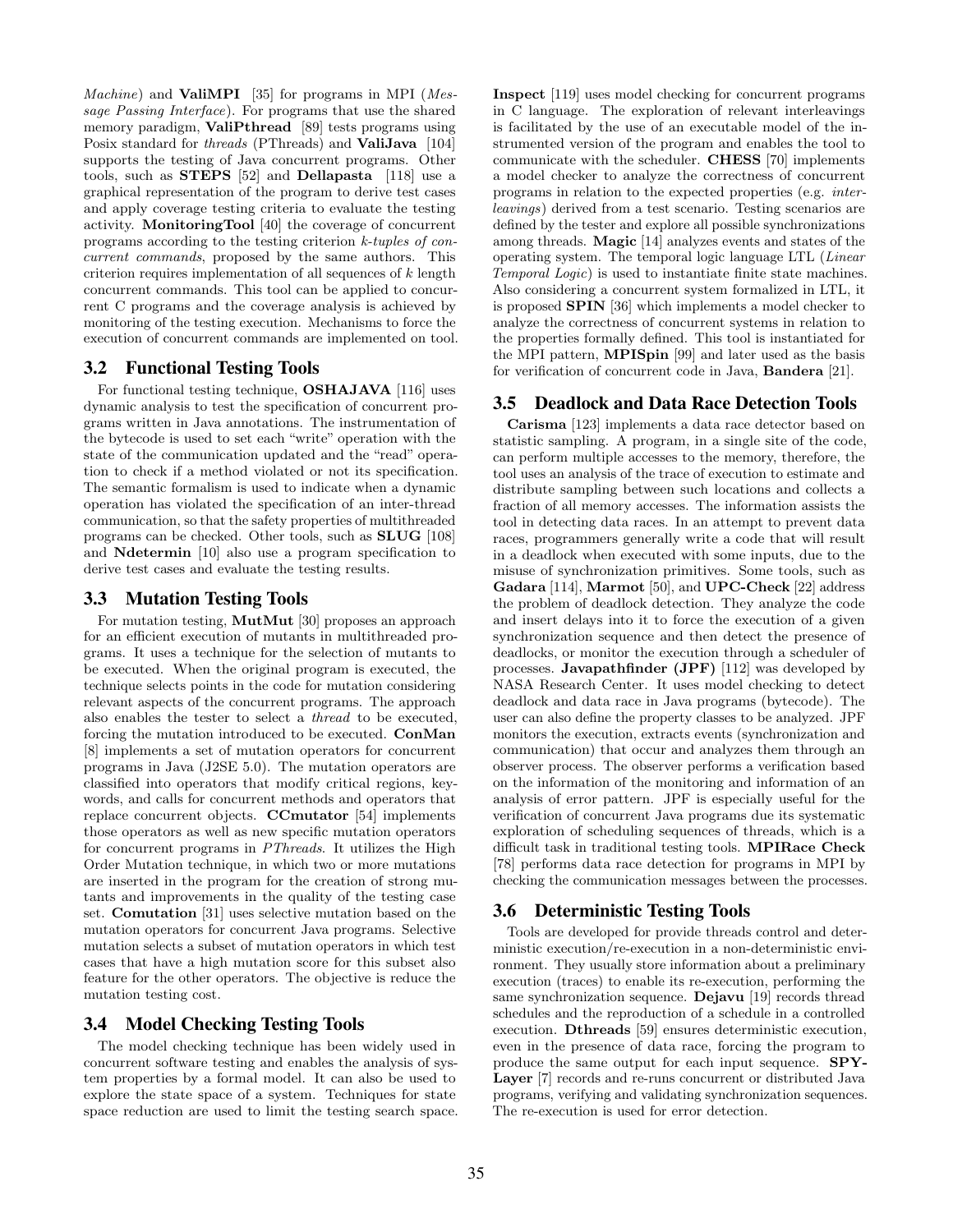## 3.7 Symbolic Execution Tools

Symbolic execution is a powerful technique for the exploration of systematic paths of a program with symbolic values as inputs. MultiOtter [\[111\]](#page-9-22) uses a symbolic executor to trace values following the control flow of the program and conceptually changes the execution if it finds a conditional dependence of a symbolic value. LCT [\[45\]](#page-7-27) uses a combination of dynamic and symbolic executions, known as Concolic testing, in which the program under testing is executed in a hybrid way with real test data and symbolic values for the exploration of different behaviors of the program.

## <span id="page-5-0"></span>4. CONCLUSIONS

This paper presents a catalog that has addressed the stateof-the-art of concurrent software testing area. The study covered the period from 1992 to 2014 and 116 testing tools were identified and classified into different testing techniques and programming languages. We strongly believe the catalog of tools and the other results provided in this study will be useful for future research and also to help practitioners of the area in the selection of testing techniques and tools.

The results also show concurrent software testing is still a domain for new studies and a research trend. In recent years, researchers have concentrated their efforts mainly on the C/C ++ and Java languages and on techniques for concurrent context, such as: formal verification techniques, model checking, static and dynamic analysis and deterministic execution. Many tools implement a testing approach that combines different testing techniques for increases in the quality of testing.

In future studies, we aim at the development of an online iterative catalog with information on all tools identified by each technique, paradigm, language and others important attributes. Additional research will be focus on analyses of the benefits of the catalog to different stakeholders (testing practitioners, enterprises and researchers) and how such techniques and tools can be employed to improve higher software quality.

#### 5. ACKNOWLEDGMENT

This research is sponsored by FAPESP under process no. 2013/05046-9 and 2013/01818-7.

## 6. REFERENCES

- <span id="page-5-8"></span>[1] D. Adalid, A. Salmerón, M. D. M. Gallardo, and P. Merino. Using spin for automated debugging of infinite executions of java programs. J. Syst. Softw., 90:61–75, Apr. 2014.
- <span id="page-5-6"></span>[2] C. ai Sun. A transformation-based approach to generating scenario-oriented test cases from uml activity diagrams for concurrent applications. In COMPSAC, pages 160–167. IEEE Computer Society, 2008.
- <span id="page-5-12"></span>[3] B. Aichernig, A. Griesmayer, E. Johnsen, R. Schlatte, and A. Stam. Conformance testing of distributed concurrent systems with executable designs. In F. de Boer, M. Bonsangue, and E. Madelaine, editors, Formal Methods for Components and Objects, volume 5751 of Lecture Notes in Computer Science, pages 61–81. Springer Berlin Heidelberg, 2009.
- <span id="page-5-2"></span>[4] W. Araujo, L. Briand, and Y. Labiche. On the effectiveness of contracts as test oracles in the detection and diagnosis of functional faults in concurrent object-oriented software. Software Engineering, IEEE Transactions on, 40(10):971–992, Oct 2014.
- <span id="page-5-1"></span>[5] C. Artho. Finding faults in multi-threaded programs. Master's thesis, Swiss Federal Institute of Technology ETH Zŭrich, Zürich, 2001.
- <span id="page-5-11"></span>[6] C. Artho, A. Biere, and S. Honiden. Enforcer - efficient failure injection. In Proceedings of the 14th International Conference on Formal Methods, FM'06, pages 412–427, Berlin, Heidelberg, 2006. Springer-Verlag.
- <span id="page-5-15"></span>[7] A. Bechini, J. Cutajar, and C. Prete. A tool for testing of parallel and distributed programs in message-passing environments. In Electrotechnical Conference, 1998. MELECON 98., 9th Mediterranean, volume 2, pages 1308–1312 vol.2, May 1998.
- <span id="page-5-7"></span>[8] J. S. Bradbury, J. R. Cordy, and J. Dingel. Mutation operators for concurrent java (J2SE 5.0). Workshop on Mutation Analysis, page 11, 2006.
- <span id="page-5-9"></span>[9] J. Burnim, T. Elmas, G. Necula, and K. Sen. Concurrit: Testing concurrent programs with programmable statespace exploration. In Proceedings of the 4th USENIX Conference on Hot Topics in Parallelism, HotPar'12, pages 16–16, Berkeley, CA, USA, 2012. USENIX Association.
- <span id="page-5-3"></span>[10] J. Burnim, T. Elmas, G. Necula, and K. Sen. Ndetermin: Inferring nondeterministic sequential specifications for parallelism correctness. SIGPLAN Not., 47(8):329–330, Feb. 2012.
- <span id="page-5-4"></span>[11] J. Burnim, K. Sen, and C. Stergiou. Testing concurrent programs on relaxed memory models. In Proceedings of the 2011 International Symposium on Software Testing and Analysis, ISSTA '11, pages 122–132, New York, NY, USA, 2011. ACM.
- <span id="page-5-13"></span>[12] Y. Cai, W. Chan, and Y. Yu. Taming deadlocks in multithreaded programs. In Quality Software (QSIC), 2013 13th International Conference on, pages 276–279, July 2013.
- <span id="page-5-5"></span>[13] R. Carver and R. Durham. Integrating formal methods and testing for concurrent programs. In Proceedings of the Tenth Annual Conference on Computer Assurance, 1995. COMPASS '95. Systems Integrity, Software Safety and Process Security., pages 25–33, Jun 1995.
- <span id="page-5-10"></span>[14] S. Chaki, E. Clarke, J. Ouaknine, N. Sharygina, and N. Sinha. Concurrent software verification with states, events, and deadlocks. Formal Aspects of Computing, V17(4):461–483, December 2005.
- <span id="page-5-14"></span>[15] K. Chatterjee, L. de Alfaro, V. Raman, and C. Sánchez. Analyzing the impact of change in multi-threaded programs. In Proceedings of the 13th International Conference on Fundamental Approaches to Software Engineering, FASE'10, pages 293–307, Berlin, Heidelberg, 2010. Springer-Verlag.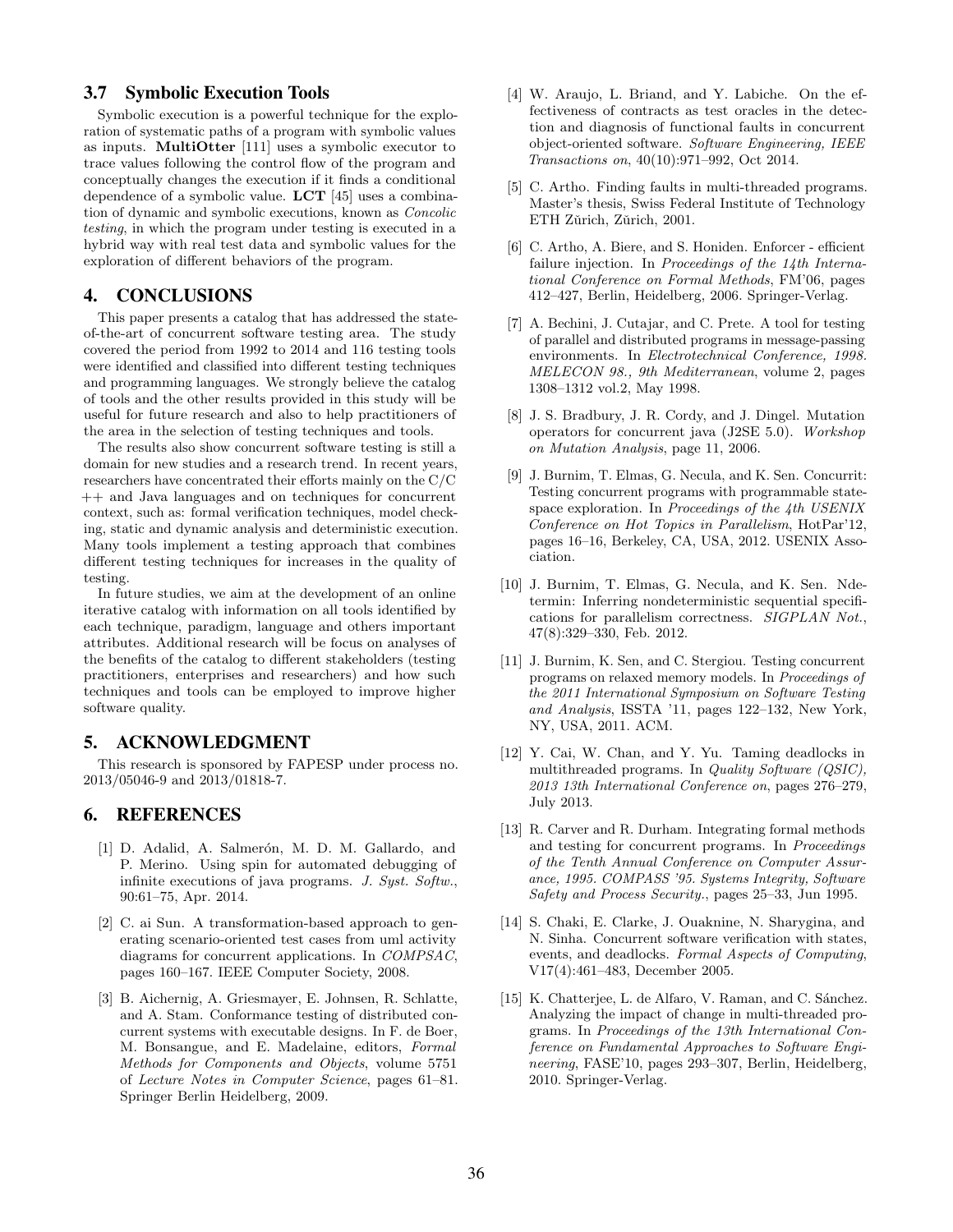- <span id="page-6-22"></span>[16] Q. Chen, L. Wang, and Z. Yang. Sam: Self-adaptive dynamic analysis for multithreaded programs. In Proceedings of the 7th International Haifa Verification Conference on Hardware and Software: Verification and Testing, HVC'11, pages 115–129, Berlin, Heidelberg, 2012. Springer-Verlag.
- <span id="page-6-14"></span>[17] Q. Chen, L. Wang, Z. Yang, and S. D. Stoller. Have: Detecting atomicity violations via integrated dynamic and static analysis. In M. Chechik and M. Wirsing, editors, FASE, volume 5503 of Lecture Notes in Computer Science, pages 425–439. Springer, 2009.
- <span id="page-6-16"></span>[18] L. Chew and D. Lie. Kivati: Fast detection and prevention of atomicity violations. In Proceedings of the 5th European Conference on Computer Systems, EuroSys '10, pages 307–320, New York, NY, USA, 2010. ACM.
- <span id="page-6-21"></span>[19] J.-D. Choi and A. Zeller. Isolating failure-inducing thread schedules. In Proceedings of the 2002 ACM SIGSOFT International Symposium on Software Testing and Analysis, ISSTA '02, pages 210–220, New York, NY, USA, 2002. ACM.
- <span id="page-6-11"></span>[20] K. E. Coons, S. Burckhardt, and M. Musuvathi. Gambit: Effective unit testing for concurrency libraries. In Proceedings of the 15th ACM SIGPLAN Symposium on Principles and Practice of Parallel Programming, PPoPP '10, pages 15–24, New York, NY, USA, 2010. ACM.
- <span id="page-6-10"></span>[21] J. Corbett, M. Dwyer, and J. Hatcliff. Bandera: a source-level interface for model checking java programs. In Software Engineering, 2000. Proceedings of the 2000 International Conference on, pages 762–765, 2000.
- <span id="page-6-19"></span>[22] J. Coyle, I. Roy, M. Kraeva, and G. Luecke. Upccheck: a scalable tool for detecting run-time errors in unified parallel c. Computer Science - Research and Development, 28(2-3):203–209, 2013.
- <span id="page-6-12"></span>[23] J. Dingel and H. Liang. Automating comprehensive safety analysis of concurrent programs using verisoft and txl. In In Proceedings of the International Symposium on Foundations of Software Engineering ACM SIGSOFT 2004/FSE12, 2004.
- <span id="page-6-24"></span>[24] F. E. Eassa, L. J. Osterweil, and M. Z. Abdel Mageed. Aida: A dynamic analyzer for ada programs. J. Syst. Softw., 31(3):239–255, Dec. 1995.
- <span id="page-6-9"></span>[25] T. Elmas and S. Tasiran. Vyrdmc: Driving runtime refinement checking with model checkers. Electr. Notes Theor. Comput. Sci., 144(4):41–56, 2006.
- <span id="page-6-25"></span>[26] A. Farzan, A. Holzer, N. Razavi, and H. Veith. Con2colic testing. In ESEC/FSE 2013, pages 37–47, New York, NY, USA, 2013. ACM.
- <span id="page-6-15"></span>[27] C. Flanagan and S. N. Freund. Type-based race detection for java. In PLDI '00, pages 219–232, New York, NY, USA, 2000.
- <span id="page-6-17"></span>[28] P. Fonseca, C. Li, and R. Rodrigues. Finding complex concurrency bugs in large multi-threaded applications. In EuroSys '11, pages 215–228, New York, NY, USA, 2011.
- <span id="page-6-26"></span>[29] M. Ganai, N. Arora, C. Wang, A. Gupta, and G. Balakrishnan. Best: A symbolic testing tool for predicting multi-threaded program failures. In ASE 2011, pages 596–599, 2011.
- <span id="page-6-7"></span>[30] M. Gligoric, V. Jagannath, and D. Marinov. Mutmut: Efficient exploration for mutation testing of multithreaded code. In ICST '10, pages 55–64, Washington, DC, USA, 2010.
- <span id="page-6-8"></span>[31] M. Gligoric, L. Zhang, C. Pereira, and G. Pokam. Selective mutation testing for concurrent code. In ISSTA 2013, pages 224–234, New York, NY, USA, 2013. ACM.
- <span id="page-6-0"></span>[32] A. Grama, G. Karypis, V. Kumar, and A. Gupta. Introduction to Parallel Computing. Addison Wesley,  $2^o$  edition, January 2003.
- <span id="page-6-4"></span>[33] E. L. Gunter and D. Peled. Path exploration tool. In TACAS '99, pages 405–419, London, UK, UK, 1999.
- <span id="page-6-5"></span>[34] D. Harmanci, P. Felber, V. Gramoli, and C. Fetzer. C.: TMunit: Testing software transactional memories. In TRANSACT 2009, 2009.
- <span id="page-6-2"></span>[35] A. C. Hausen, S. R. Vergilio, S. Souza, P. Souza, and A. Simao. Valimpi: Uma ferramenta para teste de programas paralelos. In XX SBES, pages 1–6, Florianopolis, SC, 2006.
- <span id="page-6-13"></span>[36] K. Havelund, M. Lowry, and J. Penix. Formal analysis of a space-craft controller using spin. IEEE Trans. Softw. Eng., 27(8):749–765, Aug. 2001.
- <span id="page-6-23"></span>[37] K. Havelund and G. Rosu. Monitoring java programs with java pathexplorer. Technical report, 2001.
- <span id="page-6-6"></span>[38] A. Humphrey, C. Derrick, G. Gopalakrishnan, and B. Tibbitts. Gem: Graphical explorer of mpi programs. In ICPPW 2010, pages 161–168, Sept 2010.
- <span id="page-6-27"></span>[39] A. Ibing. Path-sensitive race detection with partial order reduced symbolic execution. In Software Engineering and Formal Methods, volume 8938 of Lecture Notes in Computer Science, pages 311–322. 2015.
- <span id="page-6-3"></span>[40] E. Itoh, Z. Furukawa, and K. Ushijima. A prototype of a concurrent behavior monitoring tool for testing of concurrent programs. In APSEC 1996, pages 345–354, Dec 1996.
- <span id="page-6-1"></span>[41] E. M. J. Jenny Li and D. M. Weiss. Software Testing: Tools, pages 1178–1187. In: Encyclopedia of Software Engineering Two-Volume Set (Print). Auerbach Publications, 2010.
- <span id="page-6-20"></span>[42] V. Jagannath, M. Gligoric, D. Jin, Q. Luo, G. Rosu, and D. Marinov. Improved multithreaded unit testing. In T. Gyimothy and A. Zeller, editors, SIGSOFT FSE, pages 223–233, 2011.
- <span id="page-6-18"></span>[43] A. Jannesari and F. Wolf. Automatic generation of unit tests for correlated variables in parallel programs. International Journal of Parallel Programming, pages 1–19, 2015.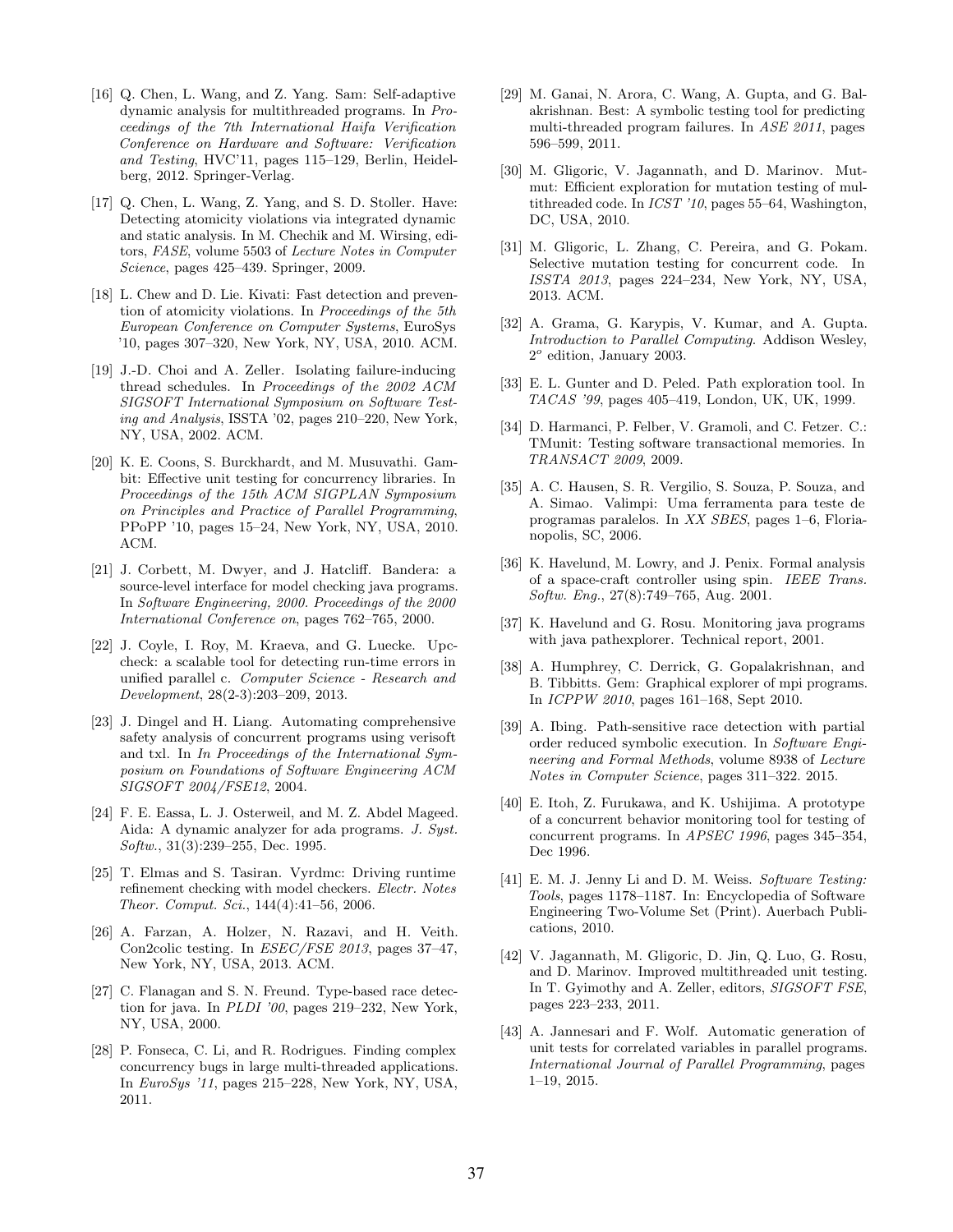- <span id="page-7-26"></span>[44] K. Kahkonen and K. Heljanko. Testing multithreaded programs with contextual unfoldings and dynamic symbolic execution. In ACSD 2014, pages 142–151, June 2014.
- <span id="page-7-27"></span>[45] K. Kähkönen, O. Saarikivi, and K. Heljanko. Lct: A parallel distributed testing tool for multithreaded java programs. Electronic Notes in Theoretical Computer Science,  $296:253 - 259$ ,  $2013$ .
- <span id="page-7-22"></span>[46] A. Kamil and K. Yelick. Enforcing textual alignment of collectives using dynamic checks. In LCPC'09, pages 368–382, Berlin, Heidelberg, 2010.
- <span id="page-7-3"></span>[47] T. Katayama, Z. Furukawa, and K. Ushijima. Design and implementation of test-case generation for concurrent programs. In Software Engineering Conference, 1998. Proceedings. 1998 Asia Pacific, pages 262–269, Dec 1998.
- <span id="page-7-9"></span>[48] K. M. Kavi, A. Moshtaghi, and D.-J. Chen. Modeling multithreaded applications using petri nets. Int. J. Parallel Program., 30(5):353–371, Oct. 2002.
- <span id="page-7-4"></span>[49] C.-S. Koong, C. Shih, P.-A. Hsiung, H.-J. Lai, C.-H. Chang, W. C. Chu, N.-L. Hsueh, and C.-T. Yang. Automatic testing environment for multi-core embedded software—atemes. Journal of Systems and Software,  $85(1):43 - 60, 2012.$
- <span id="page-7-16"></span>[50] B. Krammer, M. S. Müller, and M. M. Resch. Mpi application development using the analysis tool marmot. In ICCS 2004, volume 3038 of Lecture Notes in Computer Science, pages 464–471, 2004.
- <span id="page-7-2"></span>[51] H. Krawczyk and B. Wiszniewski. Systematic testing of parallel programs. Technical report, Massachusetts Institute of Technology, 1999.
- <span id="page-7-28"></span>[52] H. Krawczyk, B. Wiszniewski, P. Kuzora, M. Neyman, and J. Proficz. Integrated static and dynamic analysis of pvm programs with steps. Computers and Artificial Intelligence, 17(5), 1998.
- <span id="page-7-12"></span>[53] B. Krena, Z. Letko, R. Tzoref, S. Ur, and T. Vojnar. Healing data races on-the-fly. In PADTAD '07, pages 54–64, New York, NY, USA, 2007.
- <span id="page-7-5"></span>[54] M. Kusano and C. Wang. Ccmutator: A mutation generator for concurrency constructs in multithreaded  $c/c++$  applications. In ASE, pages 722–725, 2013.
- <span id="page-7-7"></span>[55] B. Křena, Z. Letko, T. Vojnar, and S. Ur. A platform for search-based testing of concurrent software. In 8th Workshop on Parallel and Distributed Systems: Testing, Analysis, and Debugging, pages 48–58, 2010.
- <span id="page-7-14"></span>[56] E. Larson and R. Palting. Mdat: A multithreading debugging and testing tool. In SIGCSE '13, pages 403–408, New York, NY, USA, 2013.
- <span id="page-7-1"></span>[57] Y. Lei and R. H. Carver. Reachability testing of concurrent programs. IEEE Trans. Software Eng., 32(6):382– 403, 2006.
- <span id="page-7-19"></span>[58] Y. Lei and R. H. Carver. Reachability testing of concurrent programs. IEEE Trans. Softw. Eng., 32(6):382– 403, June 2006.
- <span id="page-7-17"></span>[59] T. Liu, C. Curtsinger, and E. D. Berger. Dthreads: Efficient deterministic multithreading. In SOSP '11, pages 327–336, New York, NY, USA, 2011.
- <span id="page-7-20"></span>[60] B. Long, D. Hoffman, and P. Strooper. Tool support for testing concurrent java components. Software Engineering, IEEE Transactions on, 29(6):555–566, June 2003.
- <span id="page-7-25"></span>[61] J. Lourenço, J. C. Cunha, H. Krawczyk, P. Kuzora, M. Neyman, and B. Wiszniewski. An integrated testing and debugging environment for parallel and distributed programs. In EUROMICRO 97, page 291, Budapest, Hungary, 1997.
- <span id="page-7-23"></span>[62] K. Lu, X. Zhou, T. Bergan, and X. Wang. Efficient deterministic multithreading without global barriers. In PPoPP '14, pages 287–300, New York, NY, USA, 2014.
- <span id="page-7-24"></span>[63] L. Lu, W. Ji, and M. L. Scott. Dynamic enforcement of determinism in a parallel scripting language. In PLDI '14, pages 519–529, New York, NY, USA, 2014.
- <span id="page-7-11"></span>[64] Q. Luo, S. Zhang, J. Zhao, and M. Hu. A lightweight and portable approach to making concurrent failures reproducible. In FASE'10, pages 323–337, Berlin, Heidelberg, 2010.
- <span id="page-7-6"></span>[65] G. Maheswara, J. S. Bradbury, and C. Collins. Tie: An interactive visualization of thread interleavings. In SOFTVIS '10, pages 215–216, New York, NY, USA, 2010.
- <span id="page-7-10"></span>[66] P. Maiya, A. Kanade, and R. Majumdar. Race detection for android applications. SIGPLAN Not., 49(6):316–325, June 2014.
- <span id="page-7-21"></span>[67] E. R. B. Marques, F. Martins, and M. Simões. Cooperari: A tool for cooperative testing of multithreaded java programs. In PPPJ '14, pages 200–206, New York, NY, USA, 2014. ACM.
- <span id="page-7-15"></span>[68] J. Mellor-Crummey. Compile-time support for efficient data race detection in shared-memory parallel programs. In PADD '93, pages 129–139, New York, NY, USA, 1993.
- <span id="page-7-18"></span>[69] H. Mushtaq, Z. Al-Ars, and K. Bertels. Efficent and highly portable deterministic multithreading (detlock). Computing, 96(12):1131–1147, 2014.
- <span id="page-7-8"></span>[70] M. Musuvathi, S. Qadeer, T. Ball, G. Basler, P. A. Nainar, and I. Neamtiu. Finding and reproducing heisenbugs in concurrent programs. In OSDI'08, pages 267–280, Berkeley, CA, USA, 2008.
- <span id="page-7-0"></span>[71] G. J. Myers. The Art of Software Testing. John Wiley & Sons, New York, 2 edition, 2004.
- <span id="page-7-13"></span>[72] A. Nistor, D. Marinov, and J. Torrellas. Light64: lightweight hardware support for data race detection during systematic testing of parallel programs. In 42st Annual IEEE/ACM International Symposium on Microarchitecture (MICRO-42 2009), December 12-16, 2009, New York, New York, USA, pages 541–552, 2009.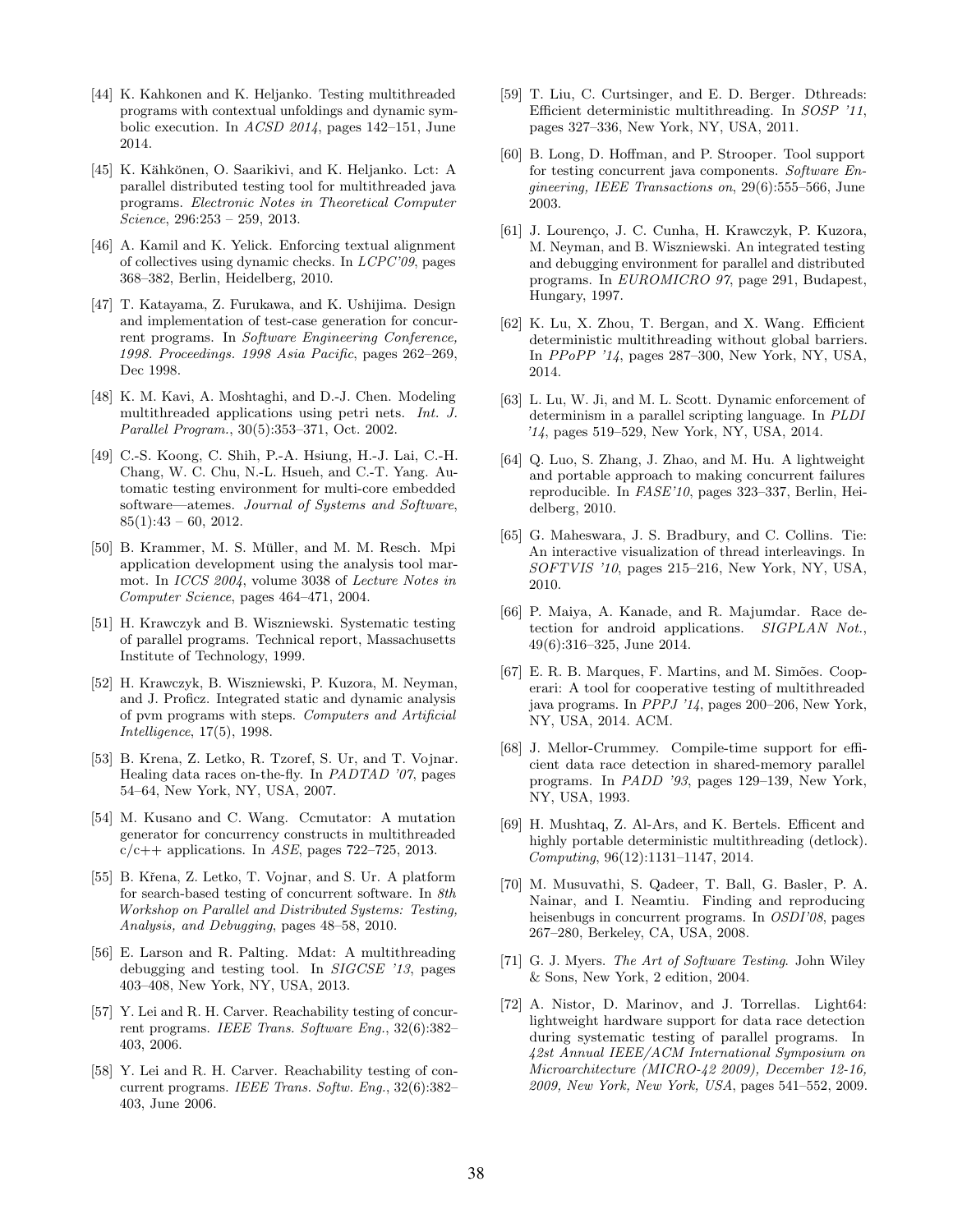- <span id="page-8-22"></span>[73] A. Nistor, D. Marinov, and J. Torrellas. Instantcheck: Checking the determinism of parallel programs using on-the-fly incremental hashing. In MICRO-43 2010, pages 251–262, Dec 2010.
- <span id="page-8-9"></span>[74] B. Norris and B. Demsky. Cdschecker: Checking concurrent data structures written with  $c/c++$  atomics. SIGPLAN Not., 48(10):131–150, Oct. 2013.
- <span id="page-8-26"></span>[75] M. Oberhuber, S. Rathmayer, and A. Bode. Tuning parallel programs with computational steering and controlled execution. In HICSS 1998, volume 7, pages 157–166 vol.7, Jan 1998.
- <span id="page-8-11"></span>[76] A. Offenwanger and Y. Lucet. Conee: An exhaustive testing tool to support learning concurrent programming synchronization challenges. In WCCCE '14, pages 11:1–11:6, New York, NY, USA, 2014.
- <span id="page-8-24"></span>[77] M. Olszewski, J. Ansel, and S. Amarasinghe. Kendo: Efficient deterministic multithreading in software. SIG-PLAN Not., 44(3):97–108, Mar. 2009.
- <span id="page-8-21"></span>[78] M.-Y. Park, S. J. Shim, Y.-K. Jun, and H.-R. Park. Mpirace-check: Detection of message races in mpi programs. In GPC'07, pages 322–333, 2007.
- <span id="page-8-17"></span>[79] S. Park, S. Lu, and Y. Zhou. Ctrigger: Exposing atomicity violation bugs from their hiding places. In ASPLOS XIV, pages 25–36, New York, NY, USA, 2009.
- <span id="page-8-1"></span>[80] K. Petersen, R. Feldt, S. Mujtaba, and M. Mattsson. Systematic mapping studies in software engineering. In EASE'08, pages 68–77, 2008.
- <span id="page-8-19"></span>[81] E. Pozniansky and A. Schuster. Multirace: Efficient onthe-fly data race detection in multithreaded  $c++$  programs: Research articles. Concurr. Comput. : Pract. Exper., 19(3):327–340, Mar. 2007.
- <span id="page-8-27"></span>[82] C. S. Păsăreanu and N. Rungta. Symbolic pathfinder: Symbolic execution of java bytecode. In ASE '10, pages 179–180, New York, NY, USA, 2010.
- <span id="page-8-5"></span>[83] Z. Rakamaric. Storm: static unit checking of concurrent programs. In 32nd International Conference on Software Engineering, 2010 ACM/IEEE, volume 2, pages 519–520, May 2010.
- <span id="page-8-23"></span>[84] K. Ravichandran, A. Gavrilovska, and S. Pande. Destm: Harnessing determinism in stms for application development. In PACT '14, pages 213–224, New York, NY, USA, 2014.
- <span id="page-8-16"></span>[85] M. Ricken and R. Cartwright. Concjunit: unit testing for concurrent programs. In B. Stephenson and C. W. Probst, editors, PPPJ, pages 129–132. ACM, 2009.
- <span id="page-8-3"></span>[86] C. Sadowski and J. Yi. Tiddle: A trace description language for generating concurrent benchmarks to test dynamic analyses. In WODA 2009, 2009.
- <span id="page-8-14"></span>[87] M. Samak and M. K. Ramanathan. Multithreaded test synthesis for deadlock detection. SIGPLAN Not., 49(10):473–489, Oct. 2014.
- <span id="page-8-2"></span>[88] F. S. Sarmanho. Teste de programas concorrentes com memória compartilhada. Master's thesis, ICMC/USP, S˜ao Carlos, SP, 2009.
- <span id="page-8-28"></span>[89] F. S. Sarmanho, P. S. L. Souza, S. R. S. Souza, and A. S. S. ao. Structural testing for semaphore-based multithread programs. In  $ICCS$  (1), pages 337–346, 2008.
- <span id="page-8-13"></span>[90] A. Sasturkar, R. Agarwal, L. Wang, and S. D. Stoller. Automated type-based analysis of data races and atomicity. In PPoPP '05, pages 83–94, New York, NY, USA, 2005. ACM.
- <span id="page-8-6"></span>[91] D. Schuler and A. Zeller. Javalanche: Efficient mutation testing for java. In ESEC/FSE '09, pages 297–298, New York, NY, USA, 2009. ACM.
- <span id="page-8-15"></span>[92] K. Sen. Effective random testing of concurrent programs. In ASE '07, pages 323–332, New York, NY, USA, 2007.
- <span id="page-8-4"></span>[93] K. Sen. Race directed random testing of concurrent programs. In Proceedings of the 2008 ACM SIGPLAN Conference on Programming Language Design and Implementation, PLDI 08, pages 11–21, New York, NY, USA, 2008. ACM.
- <span id="page-8-8"></span>[94] K. Sen and G. Agha. Cute and jcute: Concolic unit testing and explicit path model-checking tools. In In CAV, pages 419–423. Springer, 2006.
- <span id="page-8-12"></span>[95] K. Sen and G. Agha. A race-detection and flipping algorithm for automated testing of multi-threaded programs. In E. Bin, A. Ziv, and S. Ur, editors, Haifa Verification Conference, pages 166–182, 2006.
- <span id="page-8-20"></span>[96] K. Serebryany and T. Iskhodzhanov. Threadsanitizer: Data race detection in practice. In WBIA '09, pages 62–71, New York, NY, USA, 2009. ACM.
- <span id="page-8-0"></span>[97] M. Shafique and Y. Labiche. A systematic review of state-based test tools. International Journal on Software Tools for Technology Transfer, 17(1):59–76, 2015.
- <span id="page-8-18"></span>[98] T. Sheng, N. Vachharajani, S. Eranian, and R. Hundt. Racez: A lightweight and non-invasive race detection tool for production applications. In Proceedings of the 33rd International Conference on Software Engineering, ICSE '11, pages 401–410. ACM, 2011.
- <span id="page-8-10"></span>[99] S. F. Siegel. Verifying parallel programs with mpi-spin. In F. Cappello, T. Hérault, and J. Dongarra, editors, PVM/MPI, volume 4757 of Lecture Notes in Computer Science, pages 13–14. Springer, 2007.
- <span id="page-8-7"></span>[100] R. A. Silva, S. d. R. S. de Souza, and P. S. L. de Souza. Mutation operators for concurrent programs in mpi. In Test Workshop (LATW), 2012 13th Latin American, pages 1–6, April 2012.
- <span id="page-8-25"></span>[101] V. Smiljkovic, S. Stipic, C. Fetzer, O. Unsal, A. Cristal, and M. Valero. Detrans: Deterministic and parallel execution of transactions. In 26th International Symposium on Computer Architecture and High Performance Computing (SBAC-PAD), 2014, SBAC-PAD 2014, pages 152–159, Oct 2014.